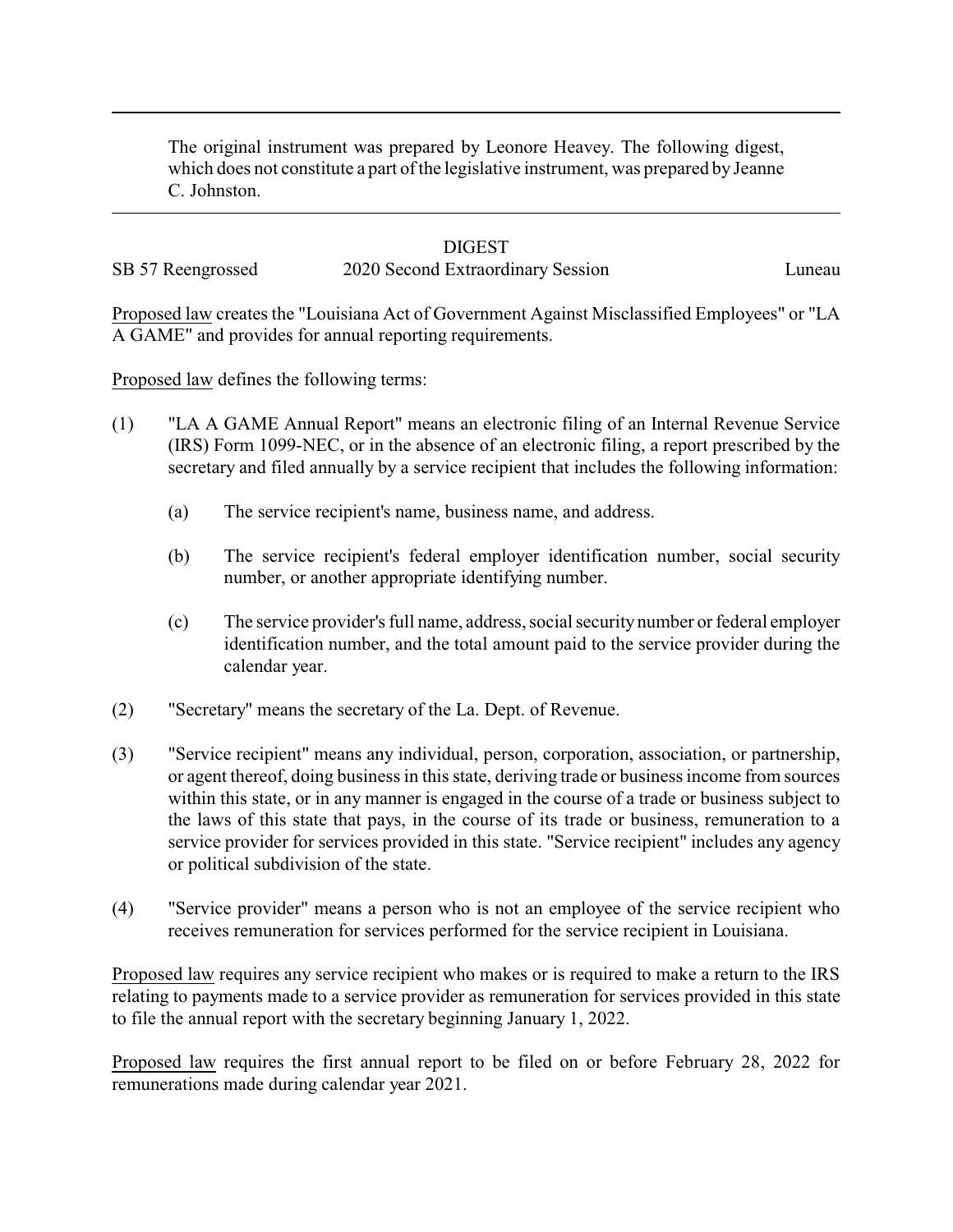Proposed law requires the annual report to be filed with the secretary on or before February 28th of each year for the preceding calendar year.

Proposed law authorizes the secretary to grant filing extensions and waive the annual reporting requirement in certain circumstances.

Proposed law provides for an exception to the confidentiality of tax records of the secretary of the Dept. of Revenue for the sharing of certain information with the Louisiana Workforce Commission.

Proposed law requires the secretaryto design and provide for electronic filing of reports at no charge and may require electronic filing of the reports. Further requires the secretary to prescribe the forms and format to be used when submission of the LA A GAME Annual Report is made in a manner other than electronic filing of the IRS Form 1099-NEC.

Effective January 1, 2021.

(Amends R.S. 47:1508(B)(28); adds R.S. 47:114.1)

## Summary of Amendments Adopted by Senate

## Committee Amendments Proposed by Senate Committee on Revenue and Fiscal Affairs to the original bill

- 1. Creates the "Louisiana Act of Government Against Misclassified Employees" and provides for annual reporting requirements.
- 2. Requires any service recipient who is required to make a return to the IRS relating to payments made to a service provider to file an annual report with the secretary of the Dept. of Revenue beginning January 1, 2022 regardless of the number of service providers used.
- 3. Increases the penalty cap from \$7,500 to \$10,000 per year.
- 4. Authorizes the secretaryto promulgate rules and requires the secretary to provide for the electronic filing of annual reports.
- 5. Requires the secretary of the Dept. of Revenue to consult with service recipients when developing forms for the annual report.
- 6. Provides for an exception to the confidentiality of the records of the secretary of the Dept. of Revenue for the sharing of certain information with the Louisiana Workforce Commission.